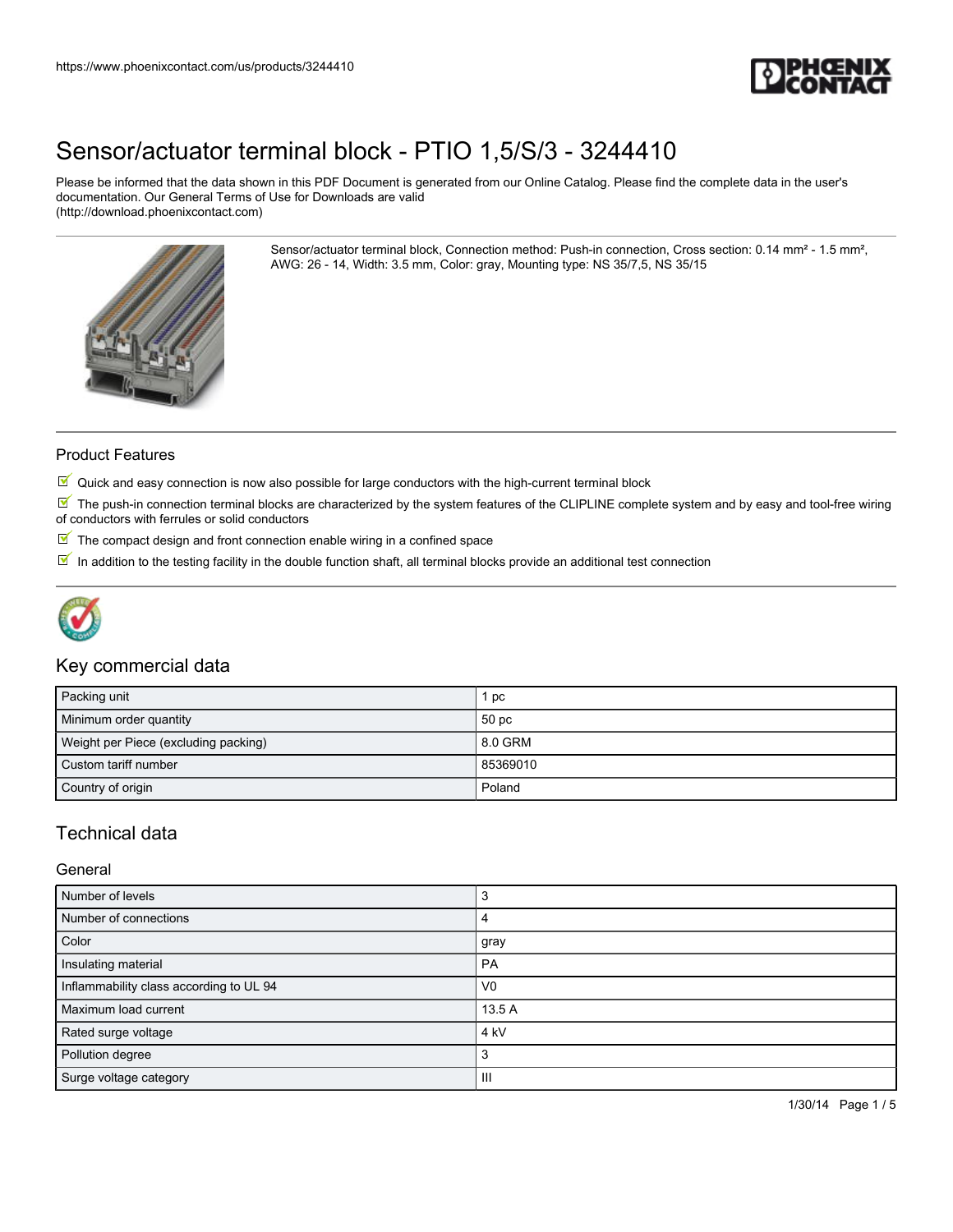

## Technical data

### General

| Insulating material group                                                          | ı                                   |
|------------------------------------------------------------------------------------|-------------------------------------|
| Connection in acc. with standard                                                   | IEC 60947-7-1                       |
| Nominal current I <sub>N</sub>                                                     | 13.5 A                              |
| Nominal voltage U <sub>N</sub>                                                     | 250 V                               |
| Open side panel                                                                    | ja                                  |
| Shock protection test specification                                                | DIN EN 50274 (VDE 0660-514):2002-11 |
| Back of the hand protection                                                        | guaranteed                          |
| Finger protection                                                                  | guaranteed                          |
| Surge voltage test setpoint                                                        | 4.8 kV                              |
| Result of surge voltage test                                                       | Test passed                         |
| Power frequency withstand voltage setpoint                                         | $1.5$ kV                            |
| Result of power-frequency withstand voltage test                                   | Test passed                         |
| Checking the mechanical stability of terminal points (5 x conductor<br>connection) | Test passed                         |
| Bending test rotation speed                                                        | 10 rpm                              |
| Bending test turns                                                                 | 135                                 |
| Bending test conductor cross section/weight                                        | $0.14$ mm <sup>2</sup> / 0.2 kg     |
|                                                                                    | 1.5 mm <sup>2</sup> / 0.4 kg        |
| Result of bending test                                                             | Test passed                         |
| Conductor cross section tensile test                                               | $0.14$ mm <sup>2</sup>              |
| Tractive force setpoint                                                            | 10N                                 |
| Conductor cross section tensile test                                               | $1.5$ mm <sup>2</sup>               |
| Tractive force setpoint                                                            | 40 N                                |
| Tensile test result                                                                | Test passed                         |
| Tight fit on carrier                                                               | <b>NS 35</b>                        |
| Setpoint                                                                           | 1 N                                 |
| Result of tight fit test                                                           | Test passed                         |
| Requirements, voltage drop                                                         | $\leq$ 3.2 mV                       |
| Result of voltage drop test                                                        | Test passed                         |
| Temperature-rise test                                                              | Test passed                         |
| Conductor cross section short circuit testing                                      | $1.5$ mm <sup>2</sup>               |
| Short-time current                                                                 | 0.18 kA                             |
| Short circuit stability result                                                     | Test passed                         |
| Ageing test for screwless modular terminal block temperature cycles                | 192                                 |
| Result of aging test                                                               | Test passed                         |
| Proof of thermal characteristics (needle flame) effective duration                 | 30 <sub>s</sub>                     |
| Result of thermal test                                                             | Test passed                         |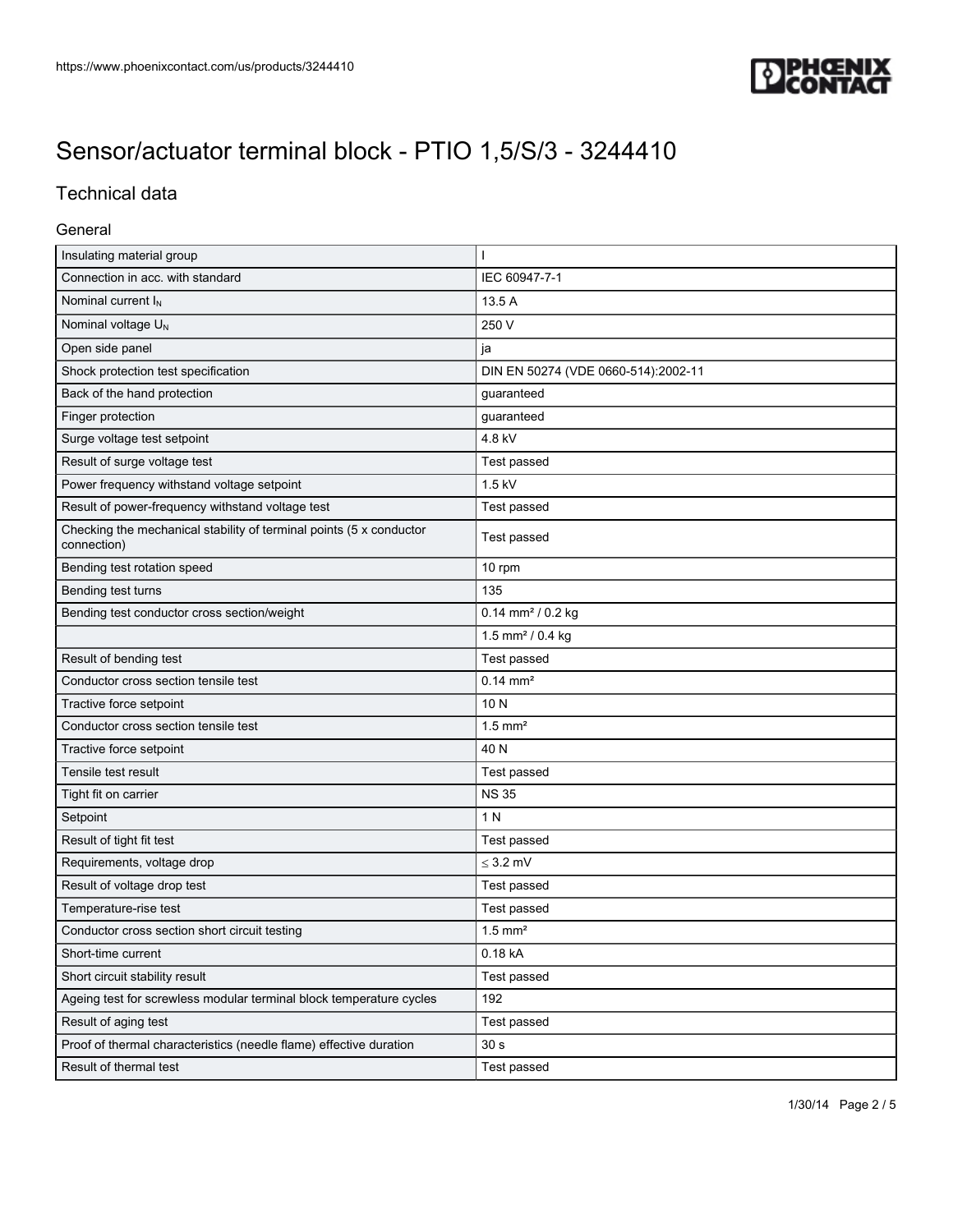

## Technical data

### General

| Test specification, oscillation, broadband noise                      | DIN EN 50155 (VDE 0115-200):2008-03         |
|-----------------------------------------------------------------------|---------------------------------------------|
| Test spectrum                                                         | Service life test category 2, bogie mounted |
| Test frequency                                                        | $f_1 = 5$ Hz to $f_2 = 250$ Hz              |
| <b>ASD level</b>                                                      | 6.12 $(m/s^2)^2$ /Hz                        |
| Acceleration                                                          | 3.12 g                                      |
| Test duration per axis                                                | 5 h                                         |
| <b>Test directions</b>                                                | X-, Y- and Z-axis                           |
| Oscillation, broadband noise test result                              | Test passed                                 |
| Test specification, shock test                                        | DIN EN 50155 (VDE 0115-200):2008-03         |
| Shock form                                                            | Half-sine                                   |
| Acceleration                                                          | 30 g                                        |
| Shock duration                                                        | 18 <sub>ms</sub>                            |
| Number of shocks per direction                                        | 3                                           |
| Test directions                                                       | X-, Y- and Z-axis (pos. and neg.)           |
| Shock test result                                                     | Test passed                                 |
| Temperature index, insulating material (DIN EN 60216-1 (VDE 0304-21)) | 130 °C                                      |
| Static insulating material application in cold                        | $-60 °C$                                    |

### Dimensions

| Width            | $3.5 \text{ mm}$ |
|------------------|------------------|
| Length           | 74.4 mm          |
| Height NS 35/7,5 | l 41.5 mm        |
| Height NS 35/15  | 49 mm            |

### Connection data

| Connection in acc. with standard                                           | IEC 60947-7-1         |
|----------------------------------------------------------------------------|-----------------------|
| Connection method                                                          | Push-in connection    |
| Conductor cross section solid min.                                         | $0.14 \text{ mm}^2$   |
| Conductor cross section solid max.                                         | $1.5$ mm <sup>2</sup> |
| Conductor cross section AWG/kcmil min.                                     | 26                    |
| Conductor cross section AWG/kcmil max                                      | 14                    |
| Conductor cross section stranded min.                                      | $0.14 \text{ mm}^2$   |
| Conductor cross section stranded max.                                      | $1.5$ mm <sup>2</sup> |
| Min. AWG conductor cross section, stranded                                 | 26                    |
| Max. AWG conductor cross section, stranded                                 | 14                    |
| Conductor cross section stranded, with ferrule without plastic sleeve min. | $0.14 \text{ mm}^2$   |
| Conductor cross section stranded, with ferrule without plastic sleeve max. | $1.5$ mm <sup>2</sup> |
| Conductor cross section stranded, with ferrule with plastic sleeve min.    | $0.14 \text{ mm}^2$   |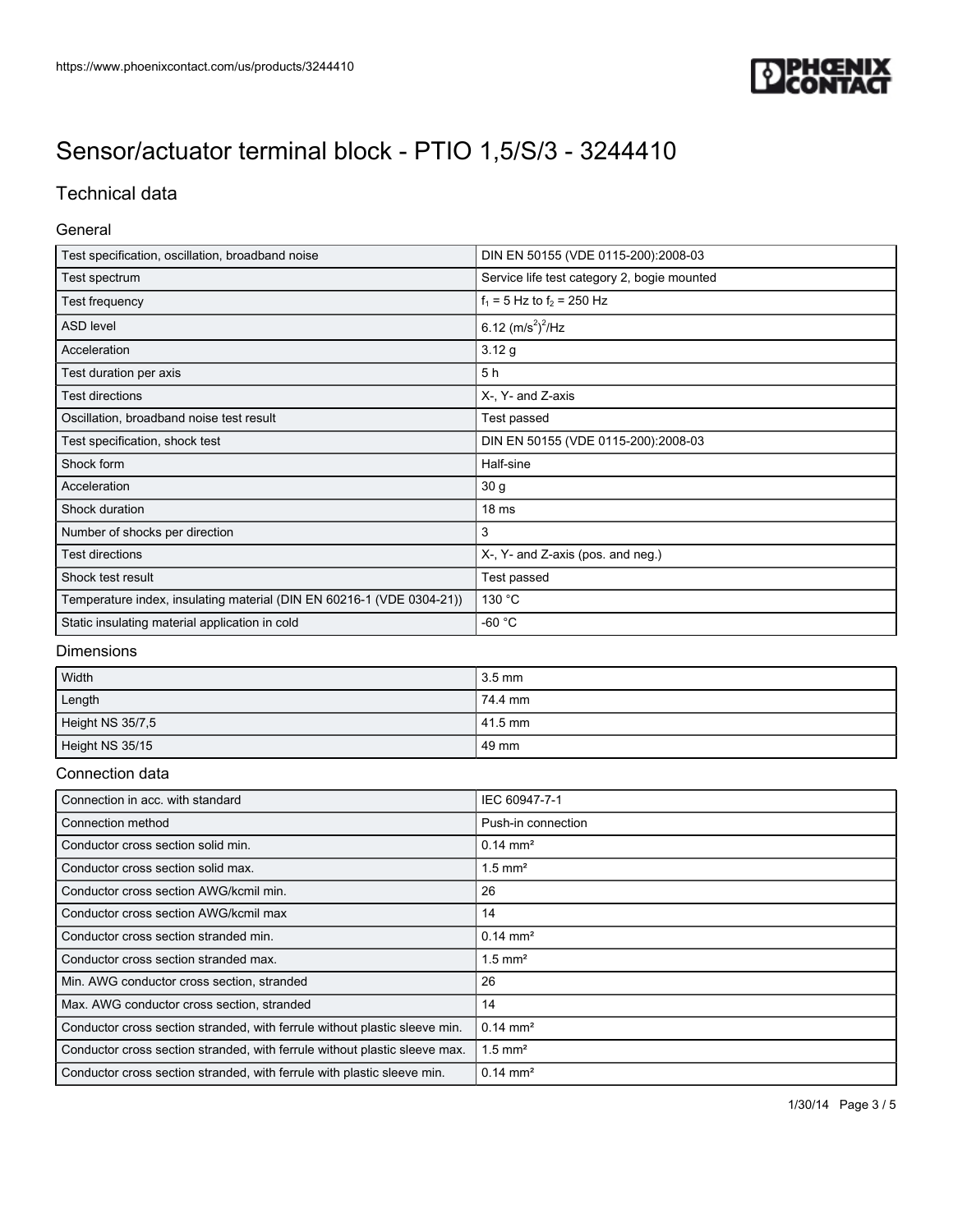

## Technical data

### Connection data

| Conductor cross section stranded, with ferrule with plastic sleeve max. | mm <sup>2</sup> |
|-------------------------------------------------------------------------|-----------------|
| Stripping length                                                        | 8 mm            |
| Internal cylindrical gage                                               | / B1<br>A1      |

# **Classifications**

### eCl@ss

| eCl@ss 4.0 | 27141118 |
|------------|----------|
| eCl@ss 4.1 | 27141118 |
| eCl@ss 5.0 | 27141118 |
| eCl@ss 5.1 | 27141118 |
| eCl@ss 6.0 | 27141128 |
| eCl@ss 7.0 | 27141128 |
| eCl@ss 8.0 | 27141128 |

### ETIM

| <b>ETIM 3.0</b> | EC000897 |
|-----------------|----------|
| <b>ETIM 4.0</b> | EC000897 |
| <b>ETIM 5.0</b> | EC000900 |

### UNSPSC

| UNSPSC 6.01          | 30211811 |
|----------------------|----------|
| <b>UNSPSC 7.0901</b> | 39121410 |
| <b>UNSPSC 11</b>     | 39121410 |
| <b>UNSPSC 12.01</b>  | 39121410 |
| UNSPSC 13.2          | 39121410 |

## Approvals

Approvals

#### Approvals

GOST

Ex Approvals